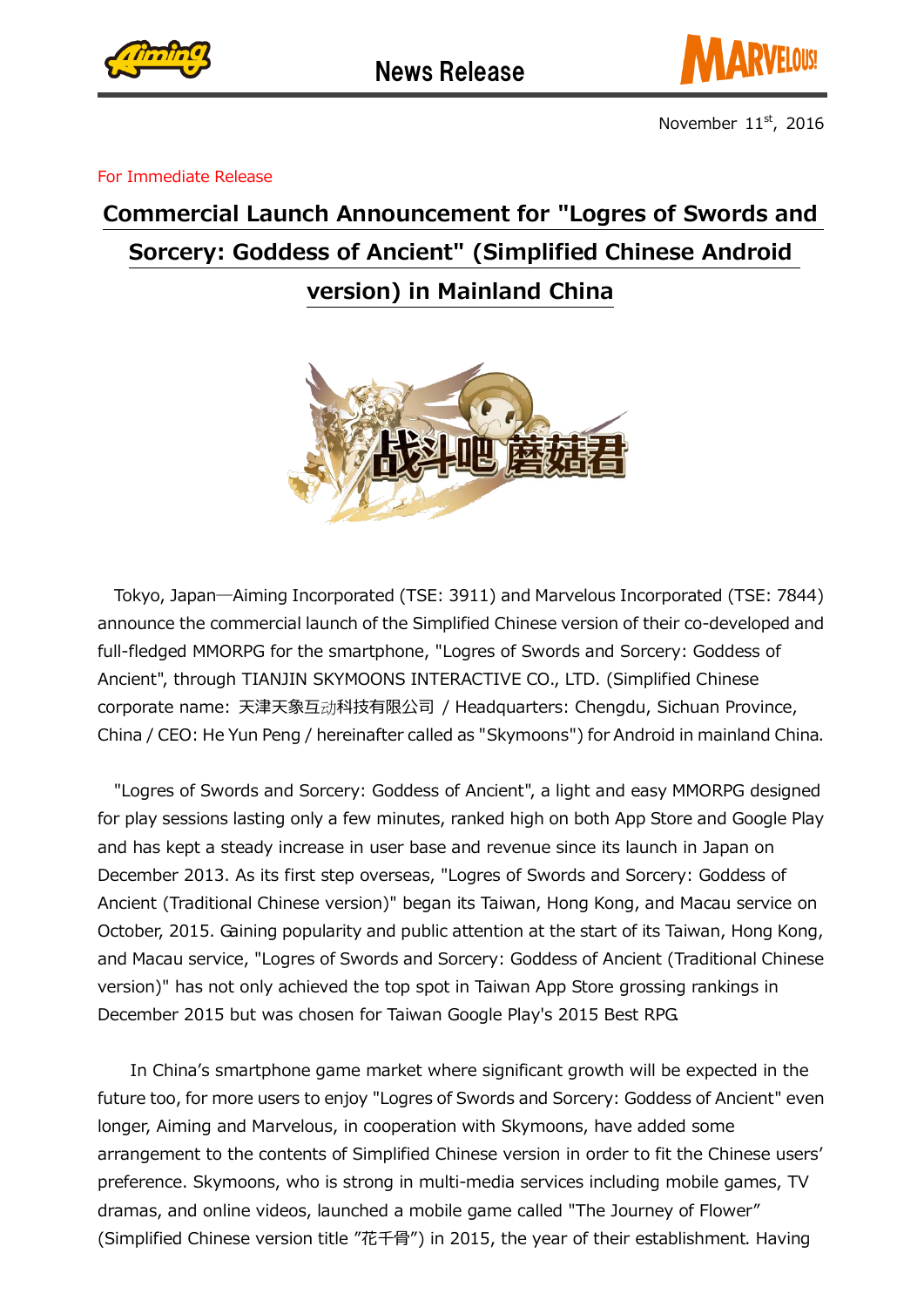



"The Journey of Flower" reached top 3 in China App Store monthly grossing rankings (according to AppAnnie's store stats), Skymoons is now one of the widely noticed up-and-coming publisher in mainland China.

Aiming and Marvelous will continue to actively consider expanding the market of "Logres of Swords and Sorcery: Goddess of Ancient", focusing on Asia area.

\*"TIANJIN SKYMOONS INTERACTIVE CO., LTD." is a wholly owned subsidiary of "Chengdu Crimoon Technology Co., Ltd.".